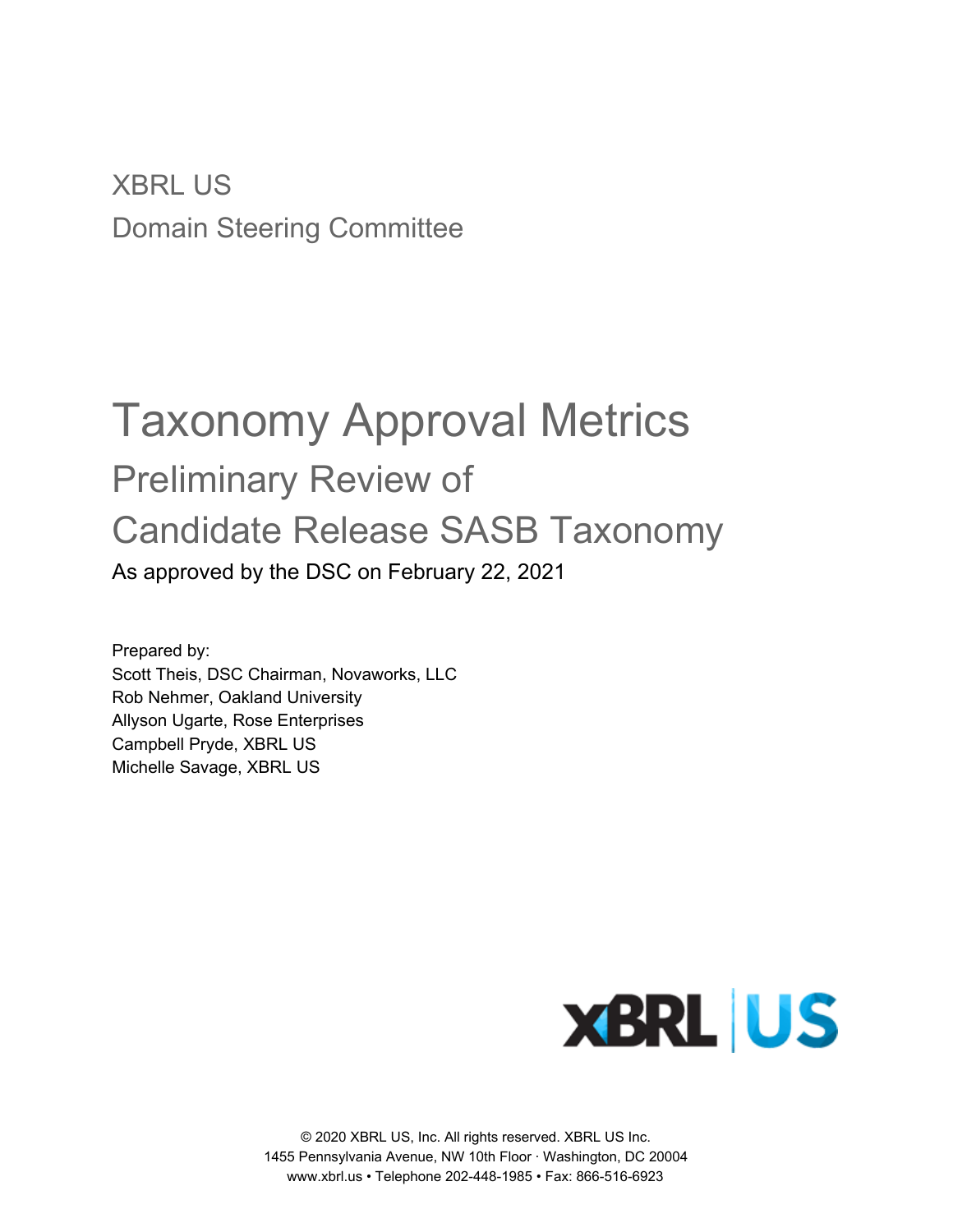## **Part A — SASB Taxonomy Review Purpose and Scope**

This document records the findings of the XBRL US Domain Steering Committee (DSC) from the review of the XBRL SASB Taxonomy. The DSC's primary purpose is to promote the use of XBRL throughout the United States by developing and supporting documentation, tools and procedures to facilitate the optimal use of XBRL as a platform to exchange business information. As part of its activities, the DSC will review and approve taxonomies based on a set of existing standards and a set of published metrics. The goal is to not only aid in the development of well formed taxonomies, but to also provide support to the team developing and implementing the taxonomy in order to improve the overall quality of the end system. The review process is conducted by a member or members of the DSC who review the taxonomy along with any supporting documents.

*This review was conducted as a Candidate Release to prepare the Taxonomy for public review, and for implementation at a later date by regulators. As such, policy determinations, such as whether the taxonomy should allow or preclude extensions, what format should be required for submission (Inline XBRL, conventional XBRL), and how data produced will be made available or normalized, are not expected to be covered by the Taxonomy or supporting materials. These "implementation metrics" which are not expected to be addressed are noted throughout this review.*

## **Description of the SASB Taxonomy**

The taxonomy is described in the SASB XBRL Preparer Guide as follows:

*The SASB Taxonomy was designed for companies to report their ESG information that follows SASB standards in a structured machine-readable data format (i.e., XBRL) to the investor and analyst community and other users of companies' non-financial information. The intent is for companies to 'digitally tag' ESG information within their current regulatory filings (e.g., Forms 10-K/Q with the US SEC, foreign equivalents, etc.), within their Corporate Social Responsibility reports, or other reporting format.*

## **Methodology**

The DSC reviewed the SASB Taxonomy by using a combination of methods: 1) review of the source materials provided, 2) evaluation of results of XULE Taxonomy validation rules which perform automated checks against the taxonomy to test for conformance with the XBRL US Style Guide and the technical XBRL specification, and 3) review of the taxonomy structure. The work was performed between December 2020 and February 2021.

The review was based on preparing the taxonomy for public review as a Candidate Release, rather than a final taxonomy ready for commercial use.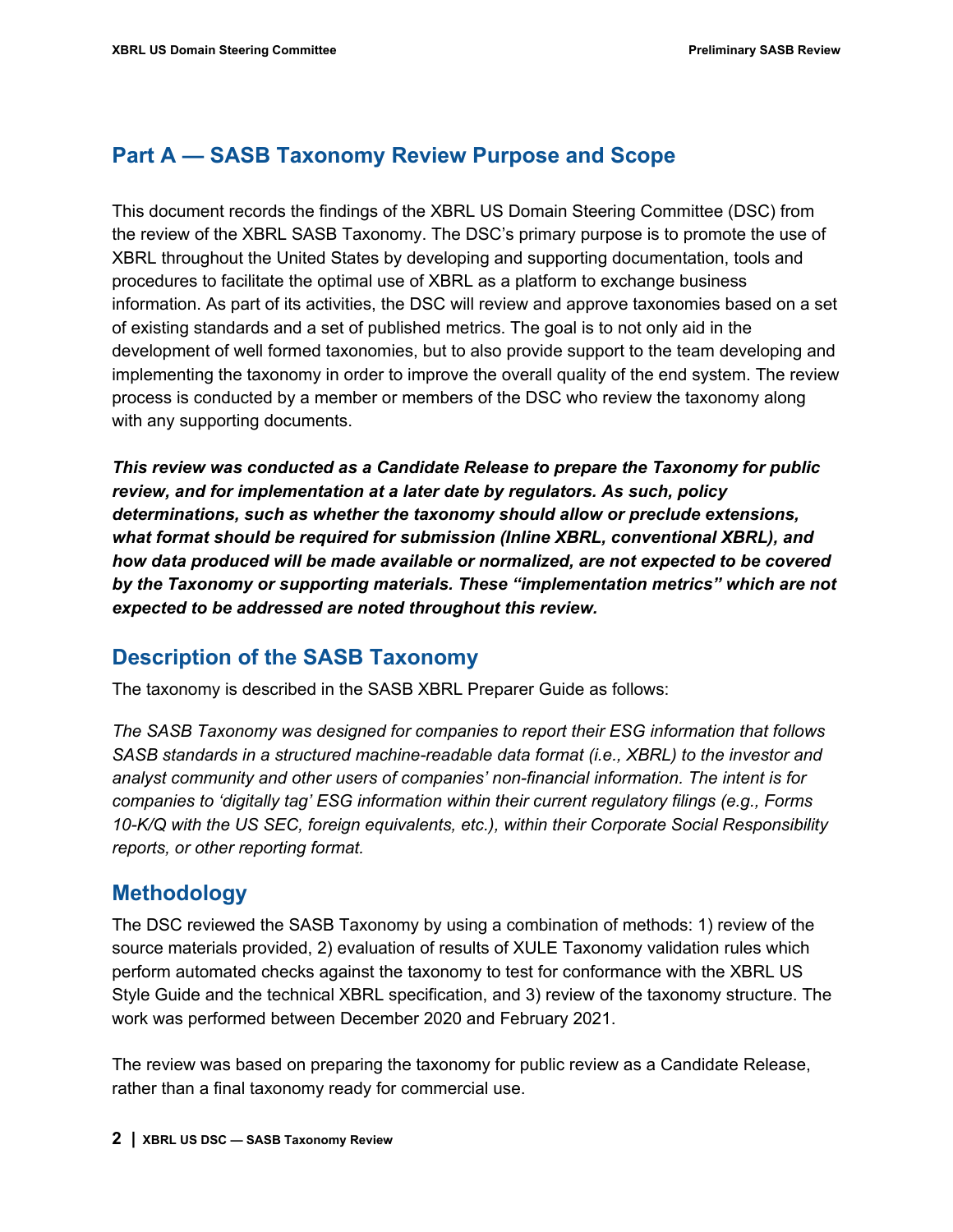## **Source Materials**

The following documents were provided by the SASB and relied upon during this review:

*Taxonomy — Draft SASB Taxonomy 2020-12-07*

Sample Instances:

*Novo Nordisk v2 - 2020.12.07 Telefonica v2 - 2020.12.07 SASB Taxonomy Preparer Guide\_DRAFT (MS Word) Taxonomy Approval Submission (MS Word)* Other Information: *SASB Web Site*

[77 BFCs]

## **General Findings**

To satisfy requirements for Candidate Release, the following revisions have been requested, and the corrections have been made:

- Prepare one or two sample instance documents to be included with public review materials.
- Expand Preparer's Guide with samples and guidance based on the sample instance documents
- Resolve XBRL specification errors and XBRL US Style errors identified through XULE validation check (see Excel attachment: Errors Identified in SASB Taxonomy).
- Revise conflicts with Employee [Axis].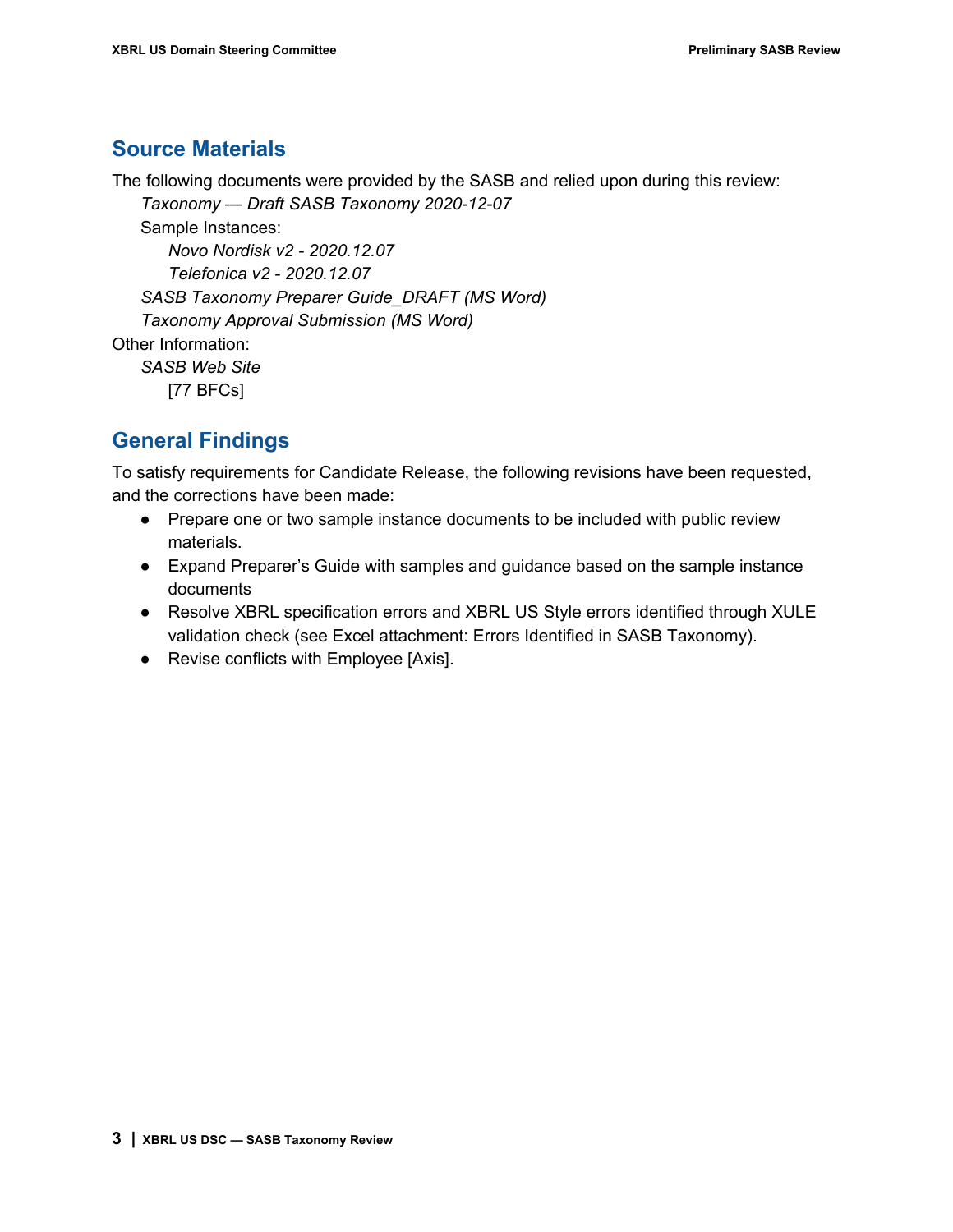## **Part B — Review Against Taxonomy Metrics**

#### **1. The Taxonomy Describes the Disclosed Data Architecture/Semantics**

- 1.1. Requirements Addressed
	- 1.1.1. Business requirements MUST be adequately and clearly described.

*Location:* SASB Conceptual Framework (Exposure Draft-August 2020) *Description:* The SASB Standards: Primary Users and Use Cases (p. 25) *Conclusion:* Satisfies Candidate Release requirement.

1.1.2. Existing system(s), if any, SHOULD describe adequately and the differences between the proposed Taxonomy and existing system(s) enumerated.

> *Location:* SASB Preparer Guide (Draft-December 2020) *Description:*

> > 1.2 Introduction to Taxonomy and Overview of XBRL-

"Proposed Taxonomy is in structured machine-readable data format."

1.3.3 Preparation Software

"SASB did not create specific software to prepare XBRL documents."

1.7 Examples instance documents

Will be included in public review

*Conclusion:* Satisfies Candidate Release requirement.

1.1.3. All stakeholders MUST be properly identified and aligned.

*Location:* SASB Conceptual Framework Exposure Draft (August 2020)

*Description:* Introduction (page 21)

"2. The primary external stakeholders for SASBs standard-setting process are capital market participants, including companies and their investors, lenders, and other creditors; service providers (accountants, auditors, lawyers) and capital market regulators."

*Location:* SASB Preparer Guide (Draft-December 2020) *Description:*

> "2.1 Taxonomy Advisory Group (TAG) Representation of all key stakeholder group in the sustainability information supply chain."

*Conclusion:* Satisfies Candidate Release requirement. Implementation metric.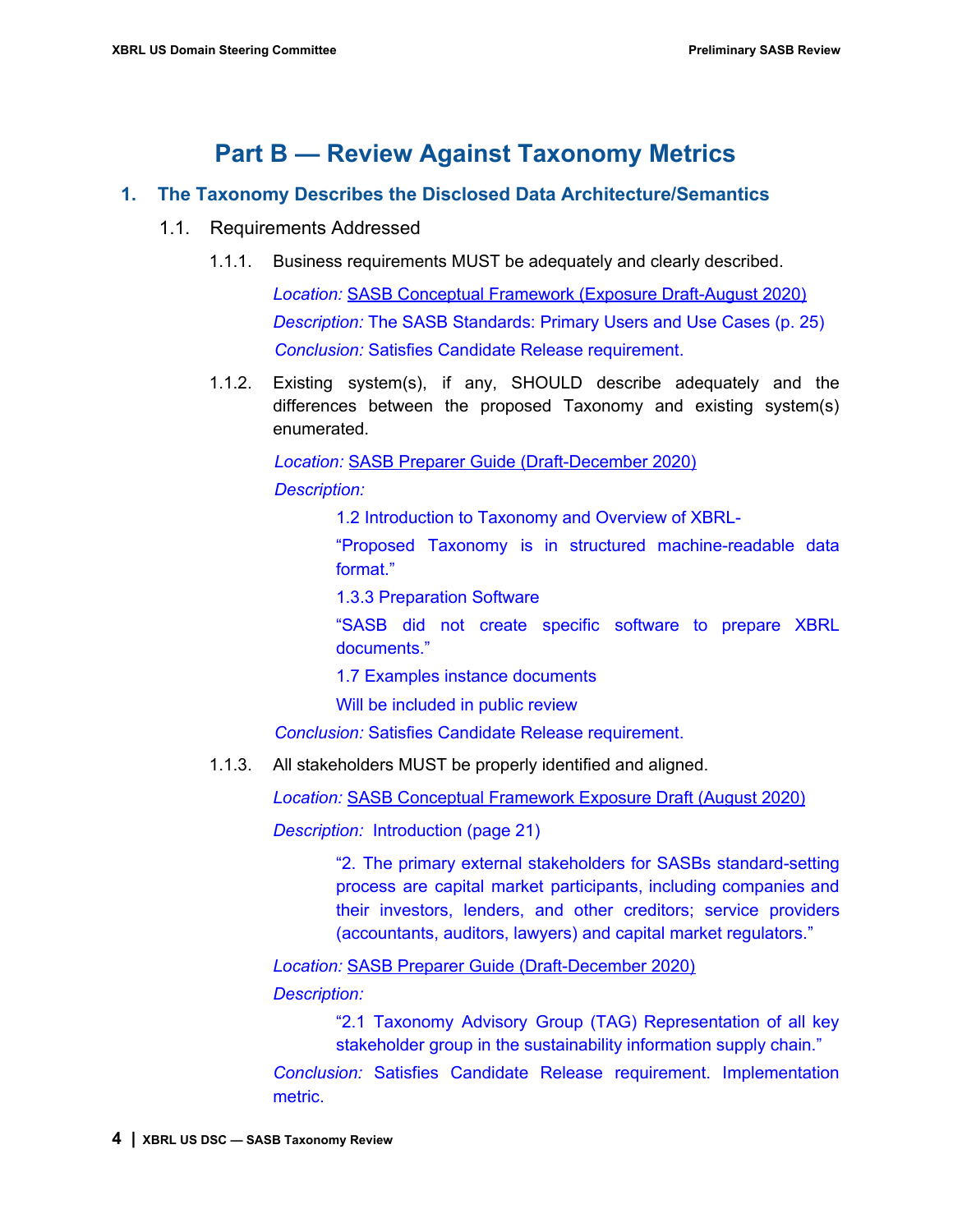1.1.4. Key stakeholder groups MUST be identified as participants in development.

> *Location:* SASB Preparer Guide (Draft-December 2020) *Description:*

> > 2.2 Taxonomy Change Management

"Ownership of the taxonomy will be with SASB.

XBRL taxonomy changes will be implemented in a timely manner."

*Conclusion:* Satisfies Candidate Release requirement. Encourage recruitment of stakeholders representing full supply chain during public review. Implementation metric.

1.1.5. Developer SHOULD enumerate methods in which the Taxonomy exchanges information more efficiently than existing or alternative approaches.

> *Location:* SASB Conceptual Framework (Exposure Draft-August 2020) *Description:* Sustainability Disclosure Landscape (page 24)

> > "SASB recognizes that each reporting entity is responsible for identifying the information that is material to its operations and activities and is ultimately responsible for determining what should be disclosed in compliance with applicable laws and regulations."

> > "SASB's role in this ecosystem is to develop sustainability disclosure standards that meet the needs of capital markets."

*Conclusion:* Satisfies Candidate Release requirement. Implementation metric.

1.1.6. Developer SHOULD summarize 'Actors and Processes' of the above requirements.

*Location:* SASB Conceptual Framework (Exposure Draft-August 2020)

*Description:* Summary of SASBs Approach to Standard Setting (page 34)

"…to ensure the process is evidence-based, market-informed, industry-specific, and transparent."

*Location:* SASB XBRL Preparer Guide (Draft December 2020)

*Description:* 2.2 Taxonomy Change Management (page 7)

Change management process diagram (high level, no actors)

*Conclusion:* Satisfies Candidate Release requirement. Recommend expanding on this after public review. Implementation metric.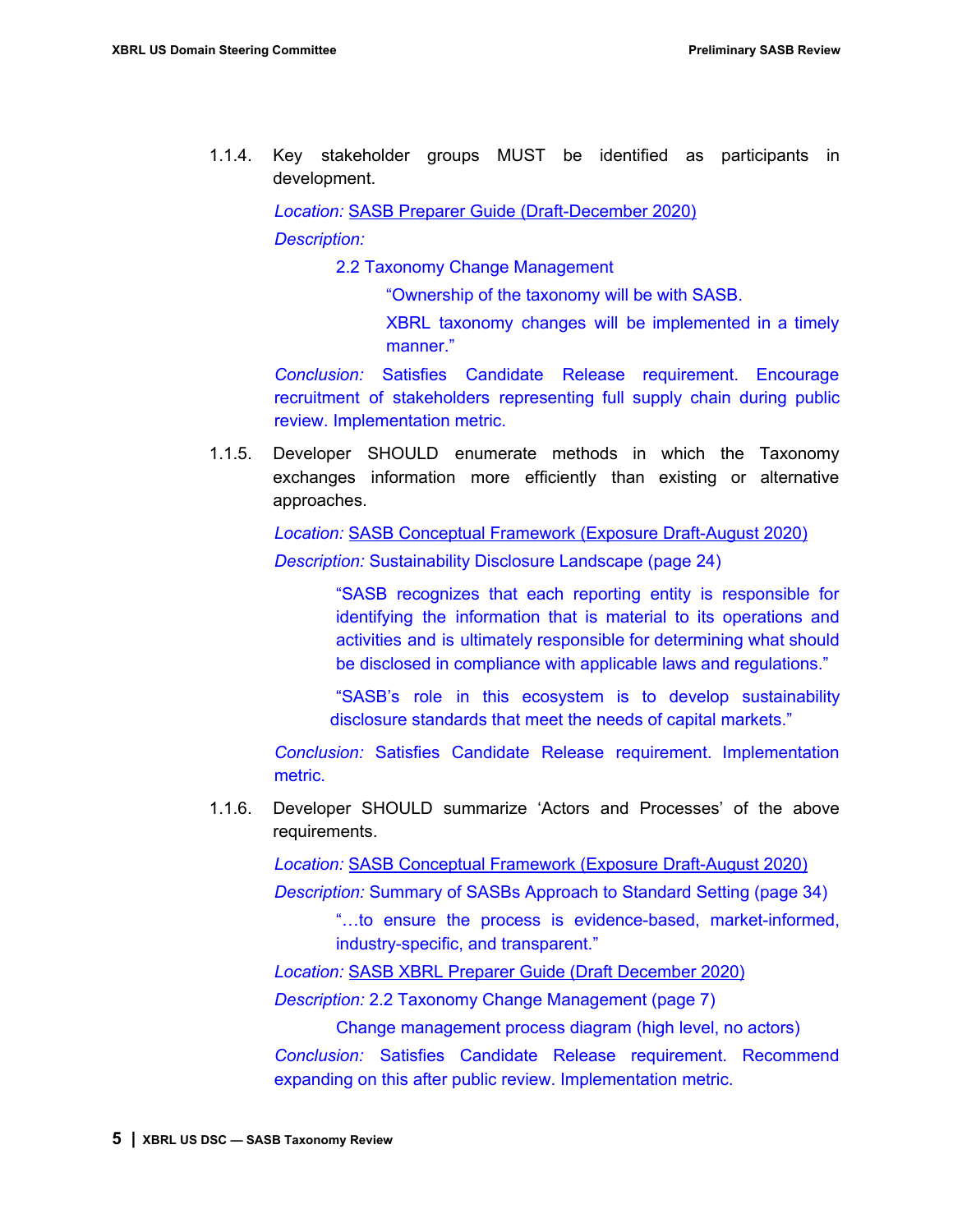#### 1.2. Shared Data Elements

1.2.1. The Taxonomy MUST define a domain or business Semantic Data Model for the exchange of information including inputs, outputs and data views.

*Location:* SASB Conceptual Framework Exposure Draft

*Description:* Structure of the SASB Standards - page 27

"Sectors and Industries are based on SASB's Sustainable Industry Classification System (SICS). They are represented as columns in SASB's Materiality Map, which includes 77 industries divided into 11 sectors."

*Location:* SASB XBRL Preparer Guide (Draft December 2020)

1.4 The Data Model

*Description:* Points to <https://www.sasb.org/xbrl/taxonomy/cor/sasb.xsd>.

"Includes entry points, presentations, concepts, dimensions, data types and units, instance preparation, filing, and validation."

*Conclusion:* Satisfies Candidate Release requirement. Implementation metric.

1.2.2. Importable taxonomies and shared data elements MUST be identified.

*Location:* sasb.xsd

*Description:* "The schema DTS includes the required collection of schemas and linkbases."

*Conclusion:* Satisfies Candidate Release requirement.

1.2.3. The characteristics of each data element MUST be defined.

*Location:* sasb.xsd *Description:* "Each data element is properly defined by its data type." *Conclusion:* Satisfies Candidate Release requirement.

1.2.4. Private/Confidential aspects of the data model SHOULD be addressed.

*Location:* SASB XBRL Preparer Guide (Draft December 2020) *Description:* There are no private or confidential aspects disclosed. *Conclusion:* Satisfies Candidate Release requirement. Implementation metric.

- 1.3. Interfacing
	- 1.3.1. Developer SHOULD define the typical source data elements and locations and address options for data extraction.

*Location:* SASB XBRL Preparer Guide (Draft December 2020) *Description:* 1.3.1 Originating ESG Information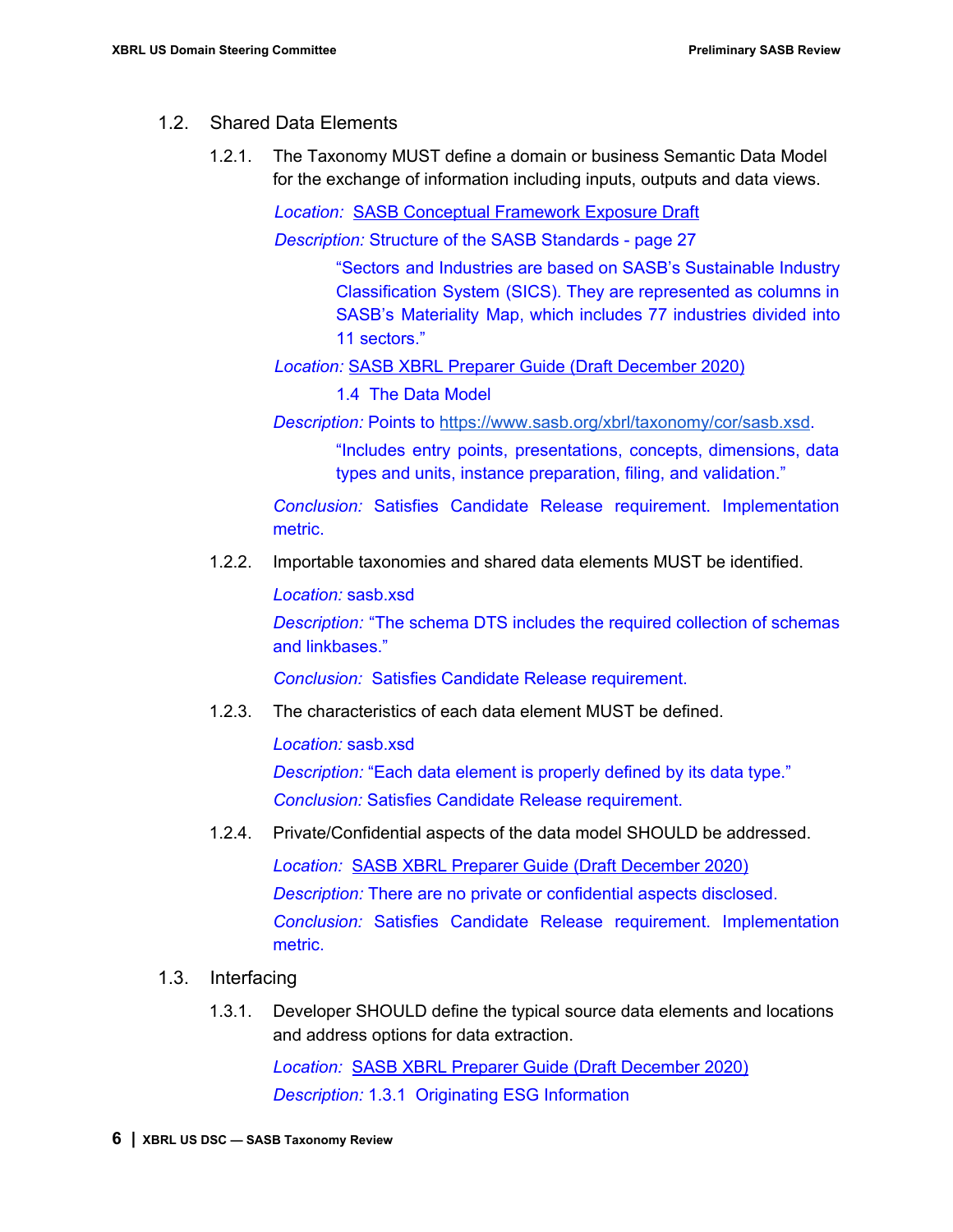"The source of the data that is intended to be represented in an XBRL format using the SASB Taxonomy is a company's ESG information that follows SASB standards."

*Conclusion:* Satisfies Candidate Release requirement.

1.3.2. Developer SHOULD define one or more rudimentary methods of viewing or presenting information in a meaningful way for preparers and consumers.

*Location:* SASB XBRL Preparer Guide (Draft December 2020)

*Description:* 1.3.3 Preparation Software

"The SASB did not create specific software for companies to use to prepare their XBRL documents for ESG information. Many XBRL software providers have the ability to create XBRL documents."

*Description:* 1.4.1 Entry Points and Presentations

"You can open and view the taxonomy using an XBRL taxonomy viewer, such as the freely available Arelle software."

*Description:* 1.5 Instance Preparation and Filing

"There are a number of software tools available to tag your company's ESG information. It is recommended that companies use the Inline XBRL (iXBRL) format or the XBRL as XML format."

*Conclusion:* Satisfies Candidate Release requirement. Implementation metric.

1.3.3. Developer SHOULD address the level of burden to preparers and consumers on an initial and ongoing basis.

*Location:* SASB XBRL Preparer Guide (Draft December 2020)

*Description:* 1.3.1 Originating ESG Information

"The data that preparers need to represent in their XBRL reports is data with which they are already familiar."

*Conclusion:* Satisfies Candidate Release requirement. Implementation metric.

- 1.4. Open or Closed Architecture
	- 1.4.1. The Taxonomy MUST be described as either "open" or "closed".

*Location:* SASB XBRL Preparer Guide (Draft December 2020), Taxonomy Approval Submission

*Description:* 1.4.3 Extending Information

Section addresses extendability of the taxonomy.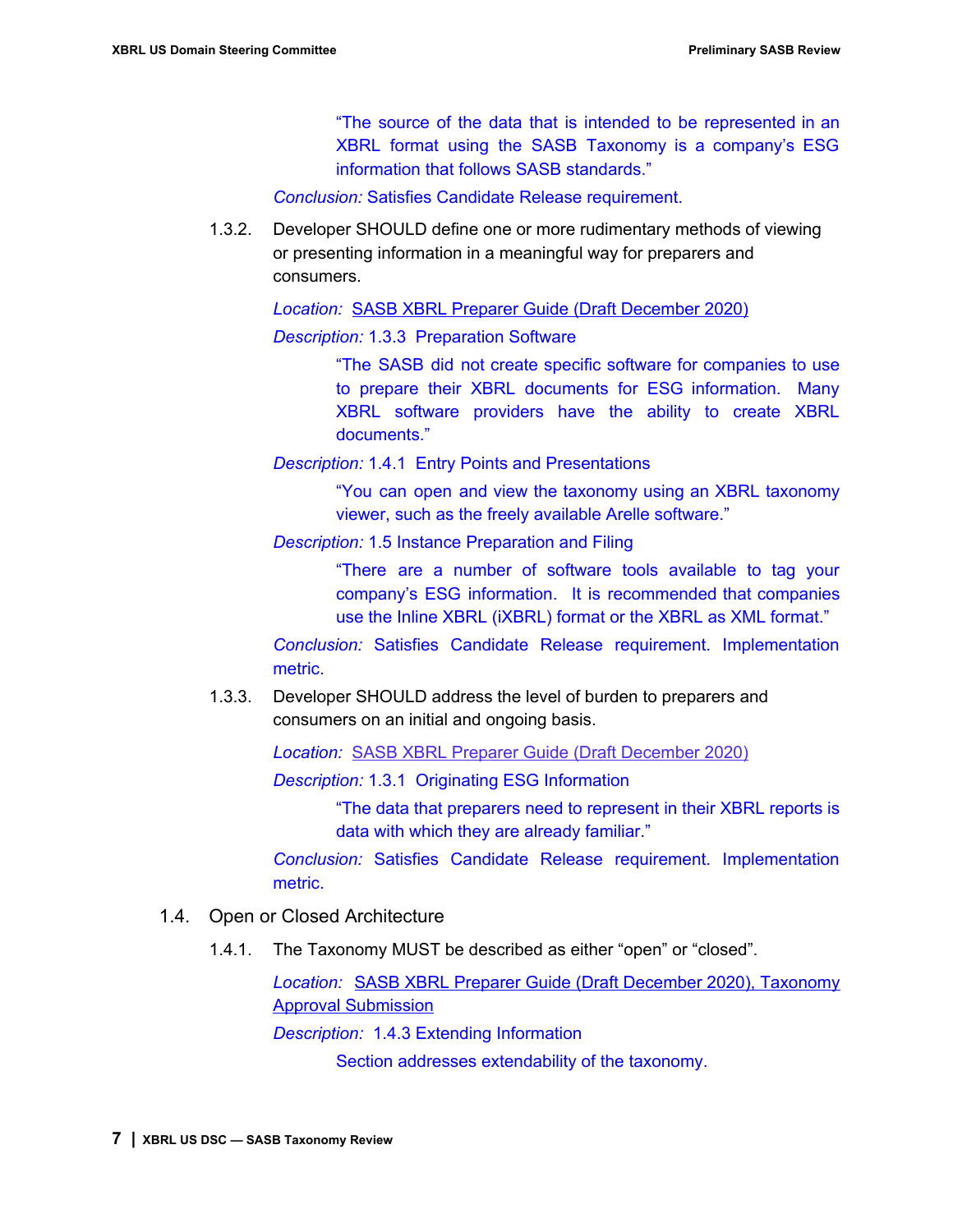*Conclusion:* Satisfies Candidate Release requirement. Implementation metric. On final implementation, the preparer's guide should specify the methods and manner of extending or adding information, whether new concepts, dimensions, footnotes, etc.

1.4.2. If open, Developer MUST describe the extent and manner preparers can extend the taxonomy, including details of the types of extensions (concepts, dimensions, units, etc.).

*Location:* SASB XBRL Preparer Guide (Draft December 2020)

*Description:* 1.4.3 Extending Information

"In certain instances, a company may extend the taxonomy."

"The SASB metrics allow a company to include additional optional information by creating its own company-specific extension elements within its XBRL schema."

"When extending an element, companies should also specify the element's label and documentation in the extended label linkbase."

*Conclusion:* Satisfies Candidate Release requirement. Implementation metric.

1.4.3. If open, Developer SHOULD define what steps, if any, are required to normalize data.

*Location:* SASB Standards Application Guidance (Version 2018-10)

*Description:* 4.2 Activity Metrics and Normalization

"The SASB recognizes that normalizing performance data is important for the analysis of disclosures pursuant to the SASB standards...contain activity metrics that are designed to assist in the accurate evaluation and comparability of reporting."

*Conclusion:* Satisfies Candidate Release requirement. Implementation metric. A Consumer's Guide with use case examples is recommended for final implementation.

1.4.4. If closed, Developer SHOULD describe the methods allowed by the Taxonomy to footnote or provide additional information.

> *Conclusion:* Satisfies Candidate Release requirement. Implementation metric.

1.4.5. Developer MUST define whether XBRL footnotes may be employed and in what manner.

> *Location:* SASB XBRL Preparer Guide (Draft December 2020) *Description:* 1.4.4 Not reporting a particular metric — page 5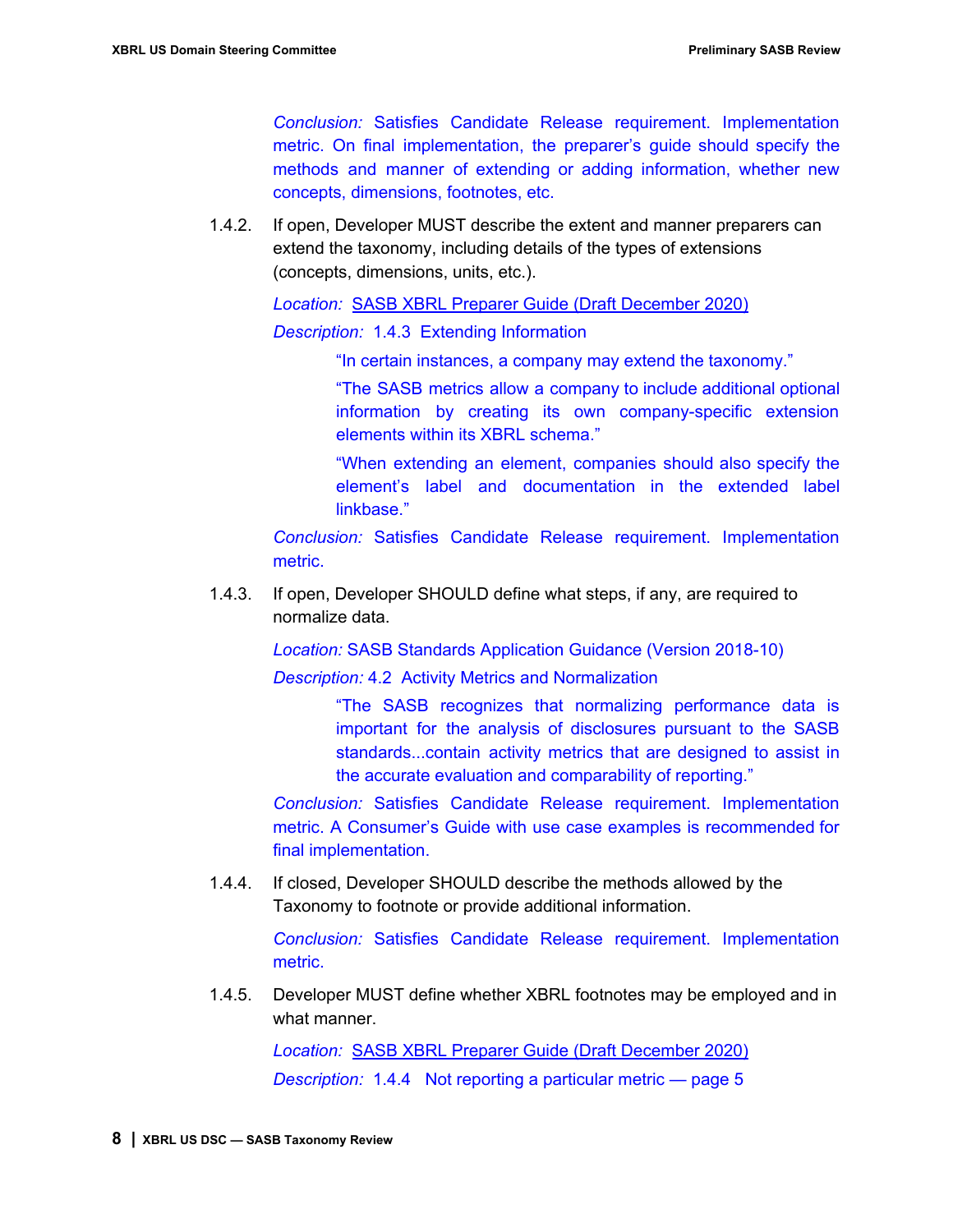"If the company does not report a particular metric intended for its industry, it is suggested that the company tag the concept with the nil attribute set to true and add an XBRL footnote explaining the rationale the concept is not reported. Companies can also choose to use the footnote to provide additional information about the fact."

*Conclusion:* Satisfies Candidate Release requirement. Implementation metric.

- 1.5. Instance Only
	- 1.5.1. Developer SHOULD define whether data within the Taxonomy can be consumed using only an instance document.

*Location:* SASB XBRL Preparer Guide (Draft December 2020)

*Description:* 1.5 Instance Preparation and Filing

"The intention of the SASB Taxonomy is for a company to report the XBRL schema information, the instance document, and, if applicable, an extended label linkbase (to include labels associated with company-specific extensions, if applicable)."

*Conclusion:* Satisfies Candidate Release requirement. Implementation metric. Developer should consider whether a presentation linkbase is warranted if the taxonomy is extended by the preparer. Further, some implementations may require a presentation linkbase.

#### **2. Support Requirements**

- 2.1. Published Documentation
	- 2.1.1. The Taxonomy MUST include an Overview Document describing the overall application, justification and approach to the development of the Taxonomy, definitions of concepts within the Taxonomy and required and optional Taxonomy data. The document SHOULD also outline revision mechanics and governing bodies.

*Location:* SASB XBRL Preparer Guide (Draft December 2020)

*Description:* 1.2 Introduction to the Taxonomy and an Overview of XBRL

- 2. Taxonomy Governance
- 2.1 Taxonomy Advisory Group
- 2.2 Taxonomy Change Management

*Conclusion:* Satisfies Candidate Release requirement. On final implementation, suggest that a business case/white paper would aid in describing the overall taxonomy and development objectives.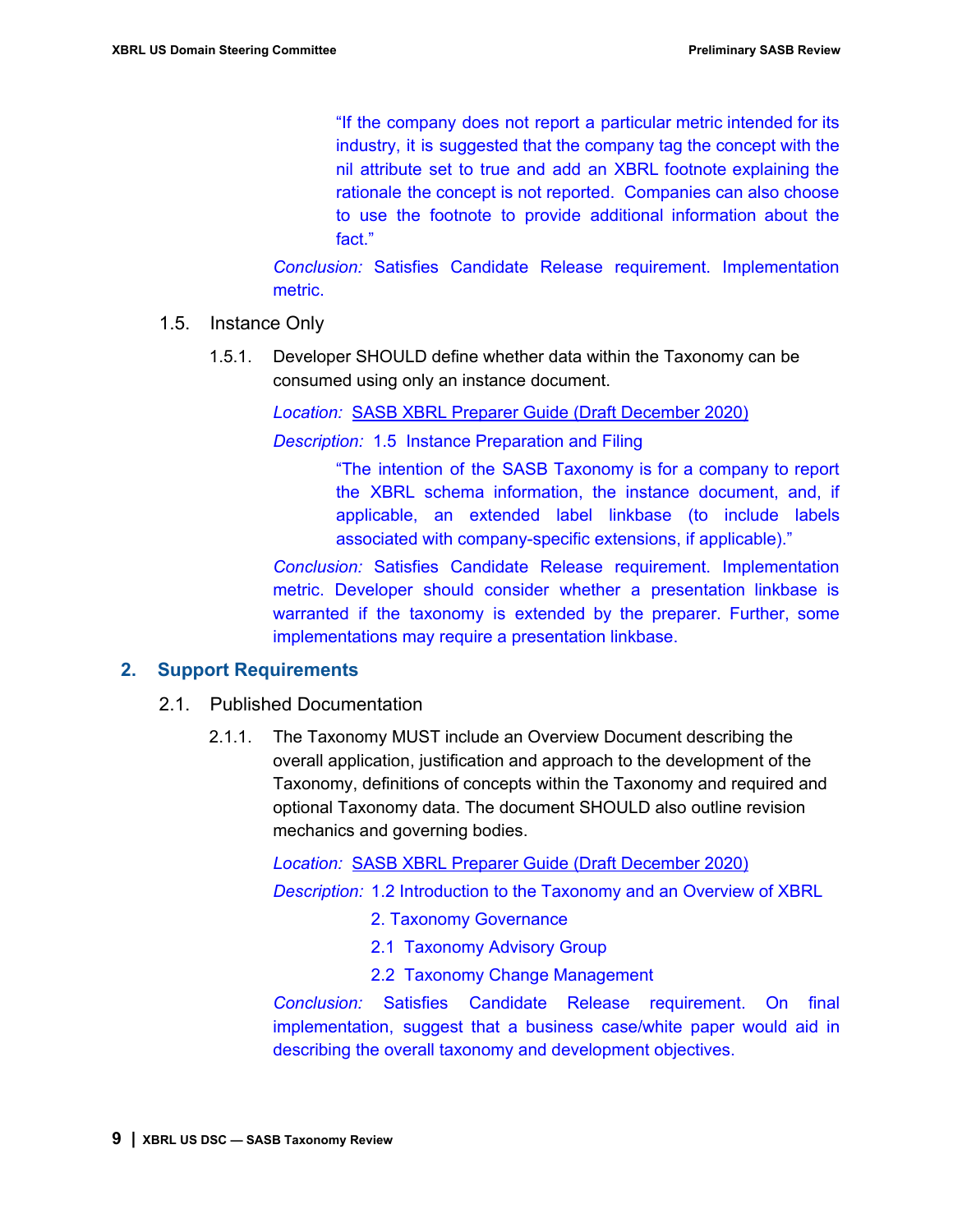2.1.2. The Taxonomy MUST include a Preparer's Guide to aid in the proper assembly and structure of XBRL instance data and associated linkbases.

*Location:* SASB XBRL Preparer Guide (Draft December 2020)

*Description:* 1.3 Transforming ESG Data to XBRL

- 1.3.1 Originating ESG Information
- 1.3.2 Reporting Format
- 1.4 The Data Model
- 1.4.1 Entry Points and Presentations
- 1.4.2 Concepts and Dimensions
- 1.4.5 Data Types and Units

*Conclusion:* Satisfies Candidate Release requirement.

2.1.3. The Taxonomy MUST include an Implementation Guide to aid system developers in the exportation and importation of instance data components and linkbases.

*Location:* SASB XBRL Preparer Guide (Draft December 2020)

*Description:* 1.5 Instance Preparation and Filing

"There are a number of software tools available to tag your company's ESG information. Companies should ensure that they are meeting all necessary regulatory requirements."

*Conclusion:* Satisfies Candidate Release requirement. Implementation metric.

#### 2.2. Implementation Procedures

2.2.1. Developer MUST provide internal documentation for the management of the implementation of the Taxonomy.

*Location:* SASB XBRL Preparer Guide (Draft December 2020)

*Description:* Description: 1.5 Instance Preparation and Filing

"There are a number of software tools available to tag your company's ESG information. Companies should ensure that they are meeting all necessary regulatory requirements."

*Conclusion:* Satisfies Candidate Release requirement. Implementation metric.

2.2.2. Developer MUST discuss the method of implementation, impediments to implementation and major implementation milestones.

> *Location:* SASB XBRL Preparer Guide (Draft December 2020) *Description:* 1.3 Transforming ESG Data to XBRL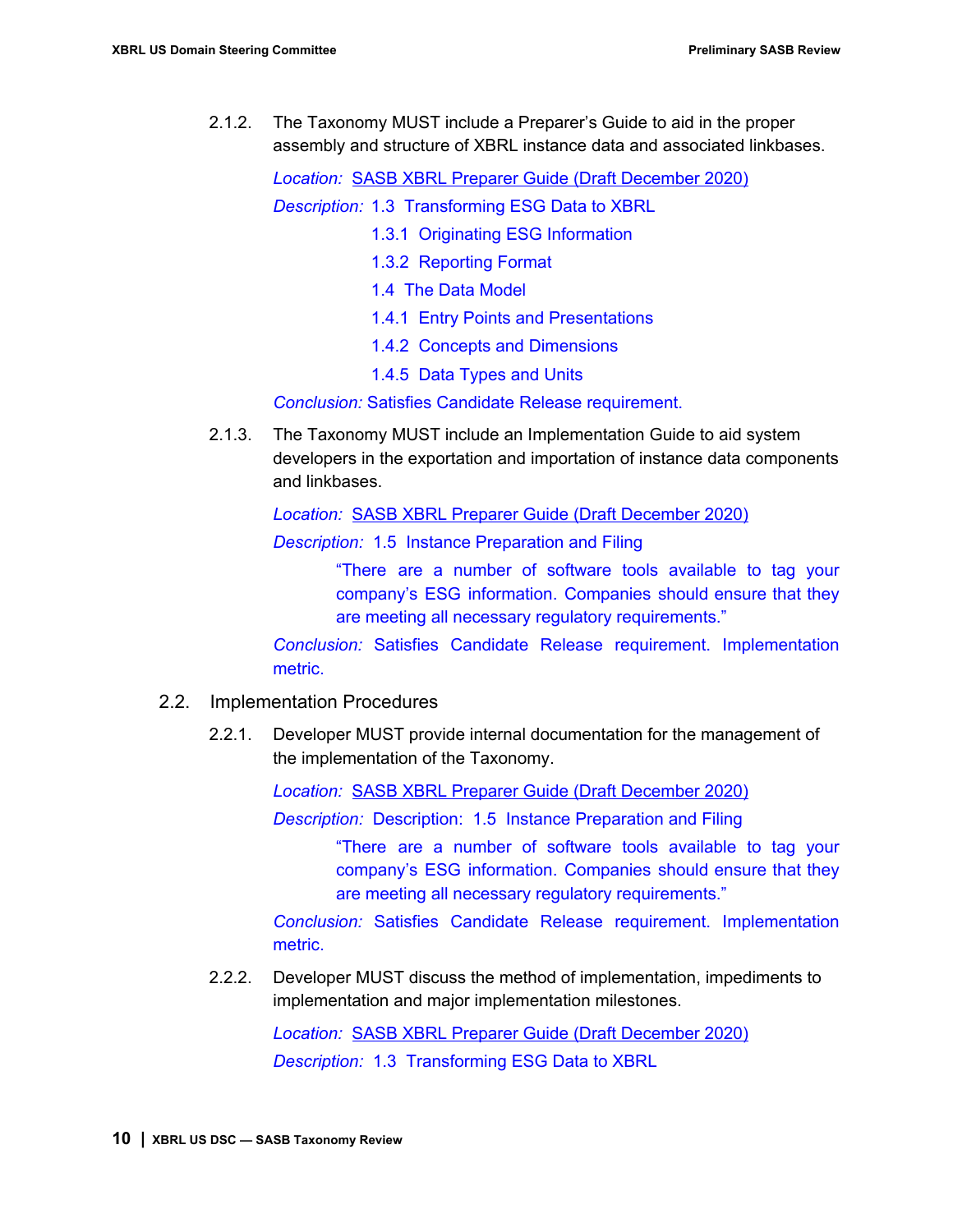"This preparer guide's rules allow flexibility as the format of reporting will differ for each company."

*Location:* SASB Conceptual Framework (Exposure Draft-August 2020)

*Description:* Sustainability Disclosure Landscape - page 24

"Perspectives on the materiality of sustainability information vary by user and use case."

*Conclusion:* Satisfies Candidate Release requirement. Implementation metric.

2.2.3. Developer MUST include a plan for the operation of governing bodies.

*Location:* SASB Standards Application Guidance (Version 2018-10)

*Description:* 5.0 Governance, Internal Control, and Assurance

*Location:* SASB XBRL Preparer Guide (Draft December 2020)

*Description:* 2. Taxonomy Governance

2.1 Taxonomy Advisory Group

2.2 Taxonomy Change Management

Includes change management process diagram.

*Conclusion:* Satisfies Candidate Release requirement. Implementation metric.

2.2.4. Developer MUST define related third parties that may be required or relied upon for implementation.

Location: SASB XBRL Preparer Guide (Draft December 2020)

*Description:* 1.3.3 Preparation Software

- 1.4.1 Entry Points and Presentations
- 1.5 Instance Preparation and Filing

*Conclusion:* Satisfies Candidate Release requirement. Implementation metric.

- 2.3. Revision Procedures
	- 2.3.1. Developer MUST provide internal documentation for the methods and procedures pertaining to revising the Taxonomy and its supporting documentation.

*Location:* SASB XBRL Preparer Guide (Draft December 2020)

*Description:* 2.2 Taxonomy Change Management

"SASB plans to follow a structured change management process to maintain and improve the taxonomy on an ongoing basis."

"As changes to the standards are implemented, corresponding changes to the XBRL taxonomy will be implemented."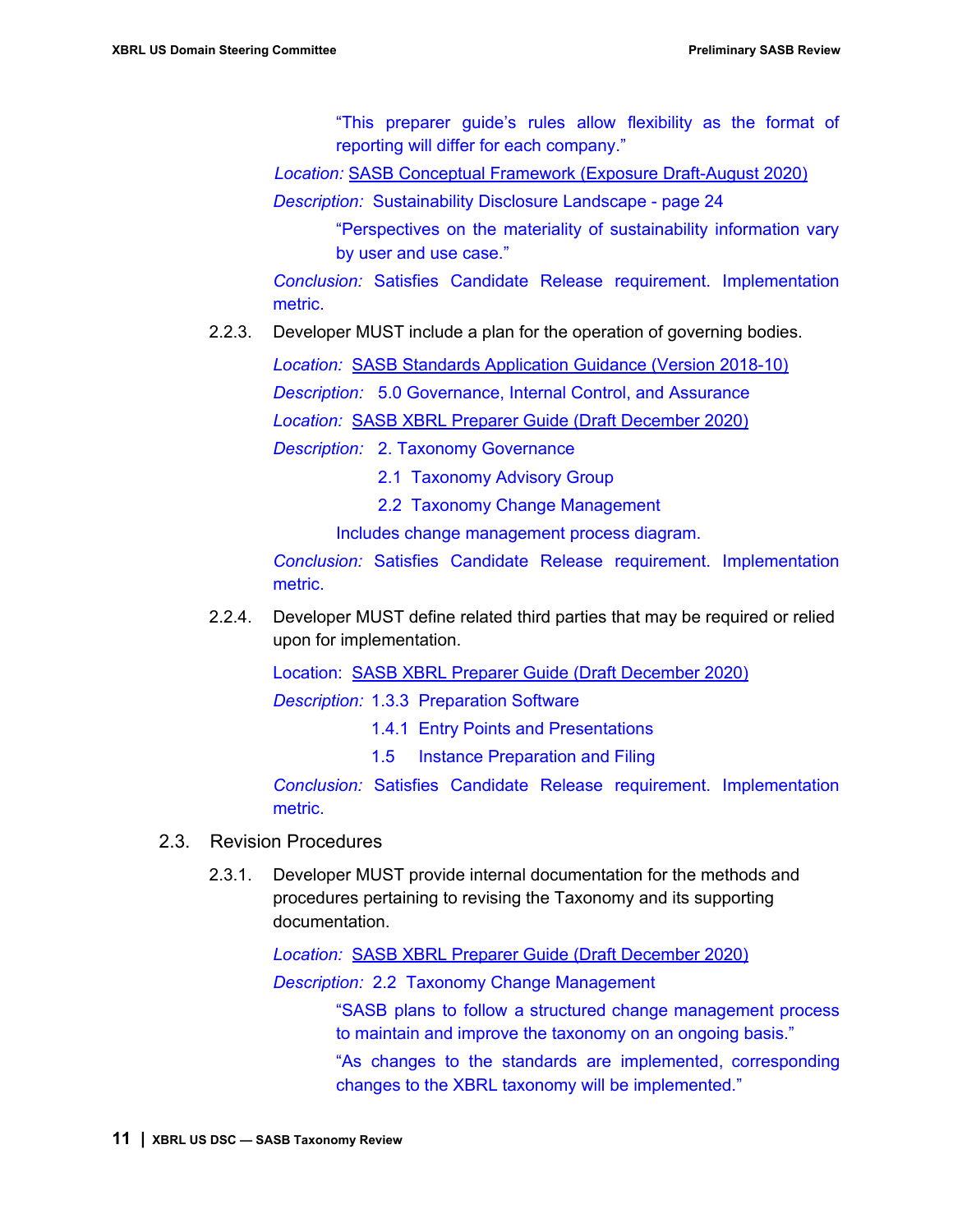*Conclusion:* Satisfies Candidate Release requirement. Implementation metric.

2.3.2. Developer SHOULD create public revision procedures that SHOULD include review and comment periods.

> *Location:* SASB XBRL Preparer Guide (Draft December 2020) *Description:* 2.2 Taxonomy Change Management

"As the market utilizes the taxonomy, there will be a need for adjustments, corrections, and improvements. SASB plans to respond to this feedback in a timely manner."

*Conclusion:* Satisfies Candidate Release requirement. Implementation metric.

#### 2.4. Tools

2.4.1. Developer MUST discuss tools for preparers, such as for validation and accuracy.

*Location:* SASB XBRL Preparer Guide (Draft December 2020)

*Description:* 1.6 Validation

"Software providers used for instance creation may have built-in validators. However, this alone would not mean that the information reported is complete and accurate, only that it is in the proper XBRL format."

*Conclusion:* Satisfies Candidate Release requirement. Implementation metric.

2.4.2. Developer MUST discuss whether tools will be provided for consumers.

*Location:* SASB XBRL Preparer Guide (Draft December 2020)

*Description:* 1.3.3 Preparation Software

"The SASB did not create specific software to use to prepare their XBRL documents for ESG information."

*Conclusion:* Satisfies Candidate Release requirement. Implementation metric.

2.4.3. Developer MUST provide at least two sample instance documents.

*Location:* SASB XBRL Preparer Guide (Draft December 2020), *Description:* 1.7 Examples — only placeholder *Conclusion:* Will be included in public review.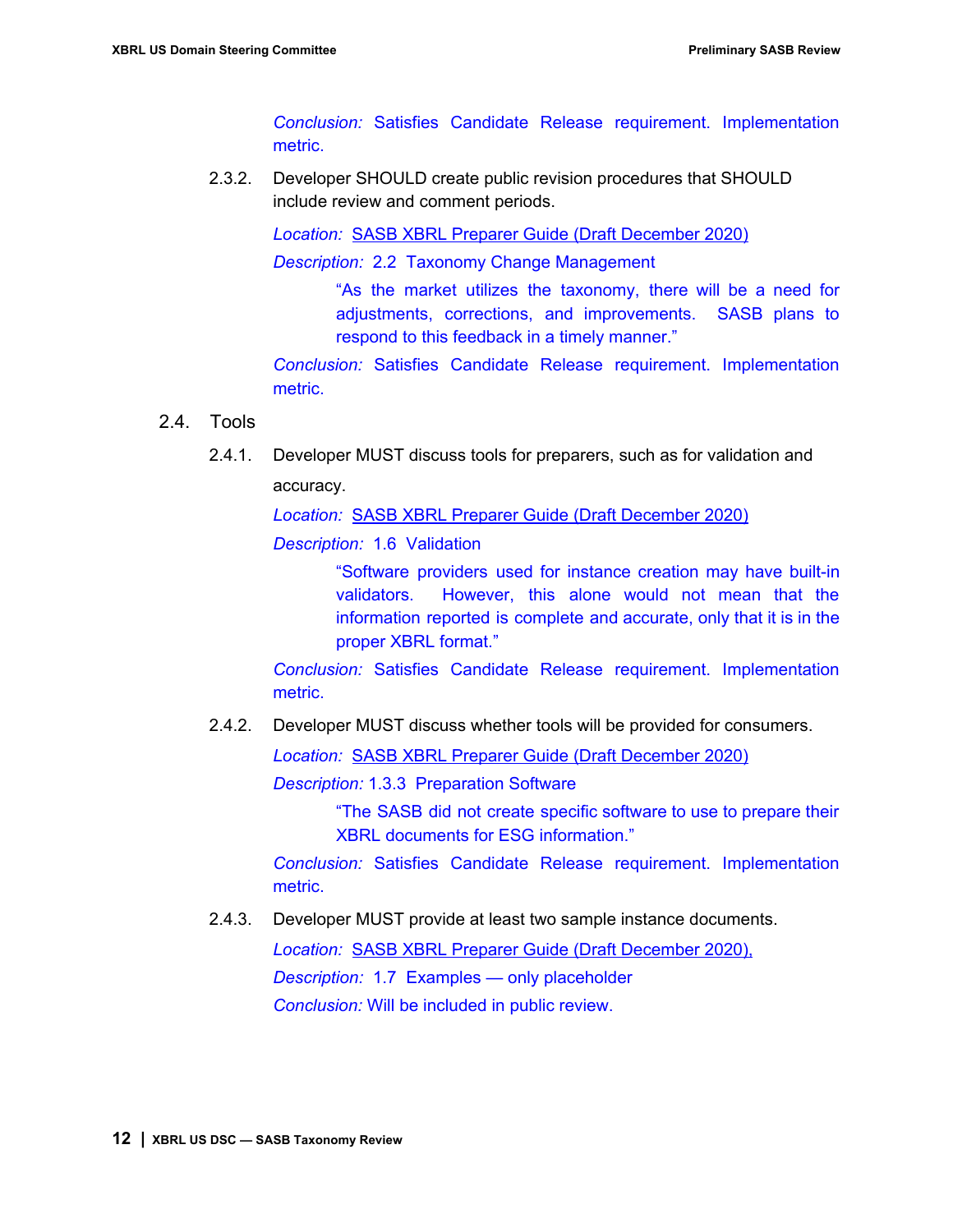#### **3. General XBRL Requirements**

- 3.1. XBRL Specifications
	- 3.1.1. The Taxonomy MUST conform to existing XBRL Specifications published by **[XBRL](https://xbrl.us/reference-guide)** [International](https://specifications.xbrl.org/specifications.html) and **XBRL US.**

*Location:* Provided Taxonomy

XULE Taxonomy validation rules ran automated checks against the taxonomy and identified specification and XBRL US Style Guide errors. *Conclusion:* Satisfies Candidate Release requirement.

3.1.2. Developer MUST specify any other standards or groups relied upon to create and maintain the Taxonomy.

> *Location:* SASB references are included throughout taxonomy. *Conclusion:* Satisfies Candidate Release requirement.

- 3.2. Data Architecture
	- 3.2.1. Developer MUST describe the overall data architecture, including graphics, as required, to illustrate hierarchical and domain relationships.

*Location:* Preparers Guide briefly covers data architecture in Section 1.4 The Data Model.

*Conclusion:* Satisfies Candidate Release requirement. Recommend creating Architecture Guide after public review.

3.2.2. Developer MUST describe any required parent-child relationships.

Not addressed in Preparers Guide.

*Conclusion:* Satisfies Candidate Release requirement. Recommend creating Architecture Guide after public review to address.

3.2.3. For repetitive submissions, Developer MUST describe whether various data elements will be reiterated for previous filings and, if so, why. If reiteration is allowed. Developer MUST describe a policy for differences from submission to submission.

Not addressed in Preparers Guide.

*Conclusion:* Satisfies Candidate Release requirement. Recommend addressing in final Preparer's Guide.

- 3.3. Data Types and Units
	- 3.3.1. The Taxonomy SHOULD employ the most restrictive data types for common values. For example, if a concept can only have non-negative values (regardless of dimensionality), a non-negative data type SHOULD be employed.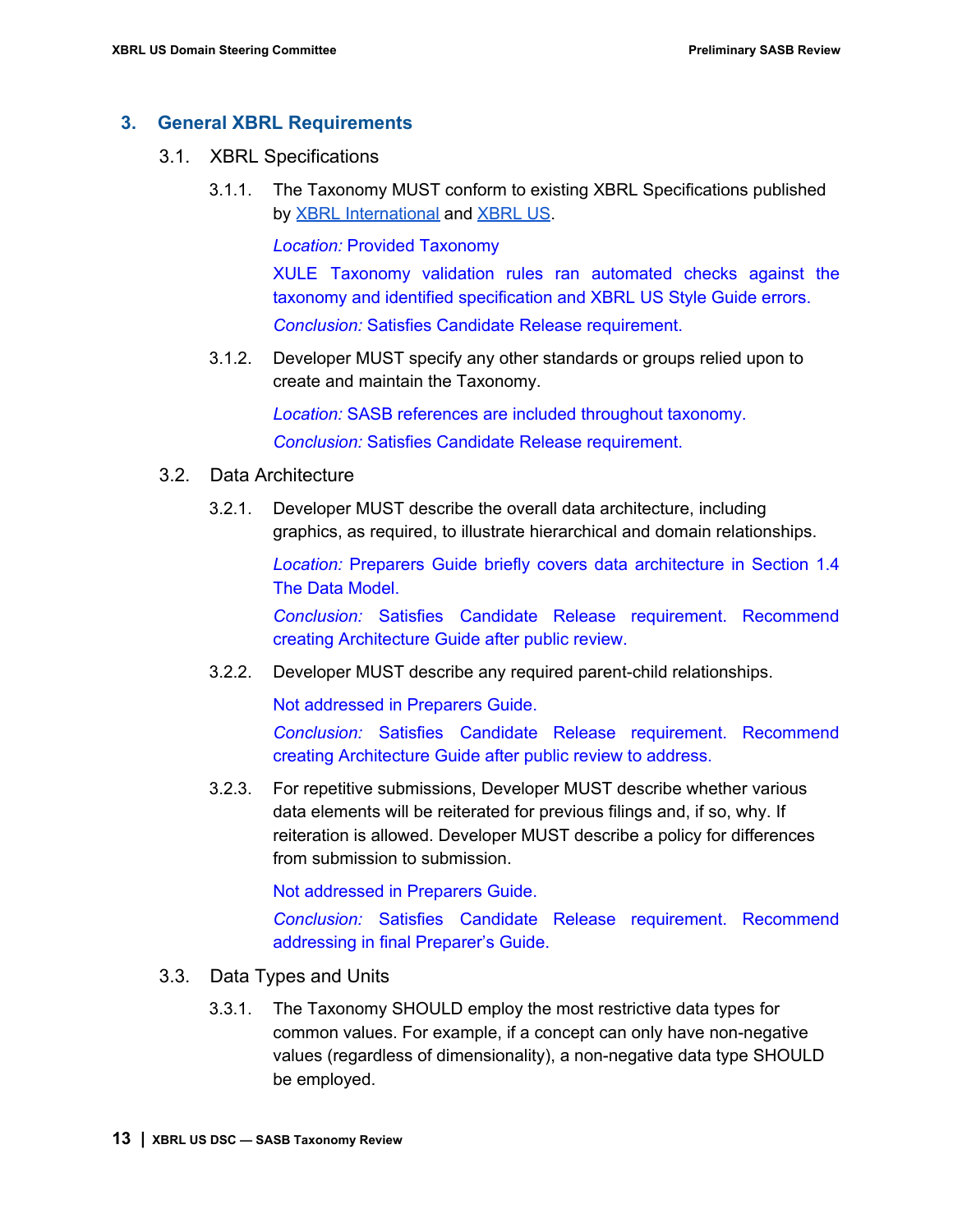Identified in data types throughout taxonomy. *Conclusion*: Satisfies Candidate Release requirements.

3.3.2. If custom data types or unit types are required for the Taxonomy, the unit type(s) to be used SHOULD be specified and a request SHOULD be made to add the custom type(s) to the appropriate XBRL registry.

> Request for custom data types for GigaJoules, PetaBytes, and Available Seat Kilometers has been made to XBRL International to add to the XBRL International Units Registry.

*Conclusion:* Satisfies Candidate Release requirements.

3.3.3. The Taxonomy MUST express which units are allowed or declare an appropriate Unit Type Registry (UTR), such as **XBRL [International's](https://specifications.xbrl.org/work-product-index-registries-units-registry-1.0.html) UTR**, and whether extension units can be used by preparers. Any identified extension units SHOULD be added to XBRL International's UTR.

> *Conclusion:* Satisfies Candidate Release requirements. Implementation metric.

3.3.4. The Taxonomy MUST express how scaled units SHOULD be used, if at all.

> Section in Preparers Guide - 1.4.5 Data Types and Units, does not appear to address this.

> *Conclusion:* Satisfies Candidate Release requirement. Implementation metric.

#### 3.4. Concepts/Elements

3.4.1. The naming of elements MUST conform to XBRL requirements.

XULE Taxonomy validation rules ran automated checks against the taxonomy and identified specification and XBRL US Style Guide errors. *Conclusion:* Deficiencies corrected. Satisfies Candidate Release requirement.

3.4.2. The naming of elements MUST be consistent and clear to avoid overlapping names, excessively terse or verbose names, or ambiguous names and comply with **XBRL US Style [Guide](https://xbrl.us/style-guide)**.

> XULE Taxonomy validation rules ran automated checks against the taxonomy and identified specification and XBRL US Style Guide errors. *Conclusion:* Deficiencies corrected. Satisfies Candidate Release requirement.

3.4.3. Elements MUST be specified for context and dimensional requirements restrictions.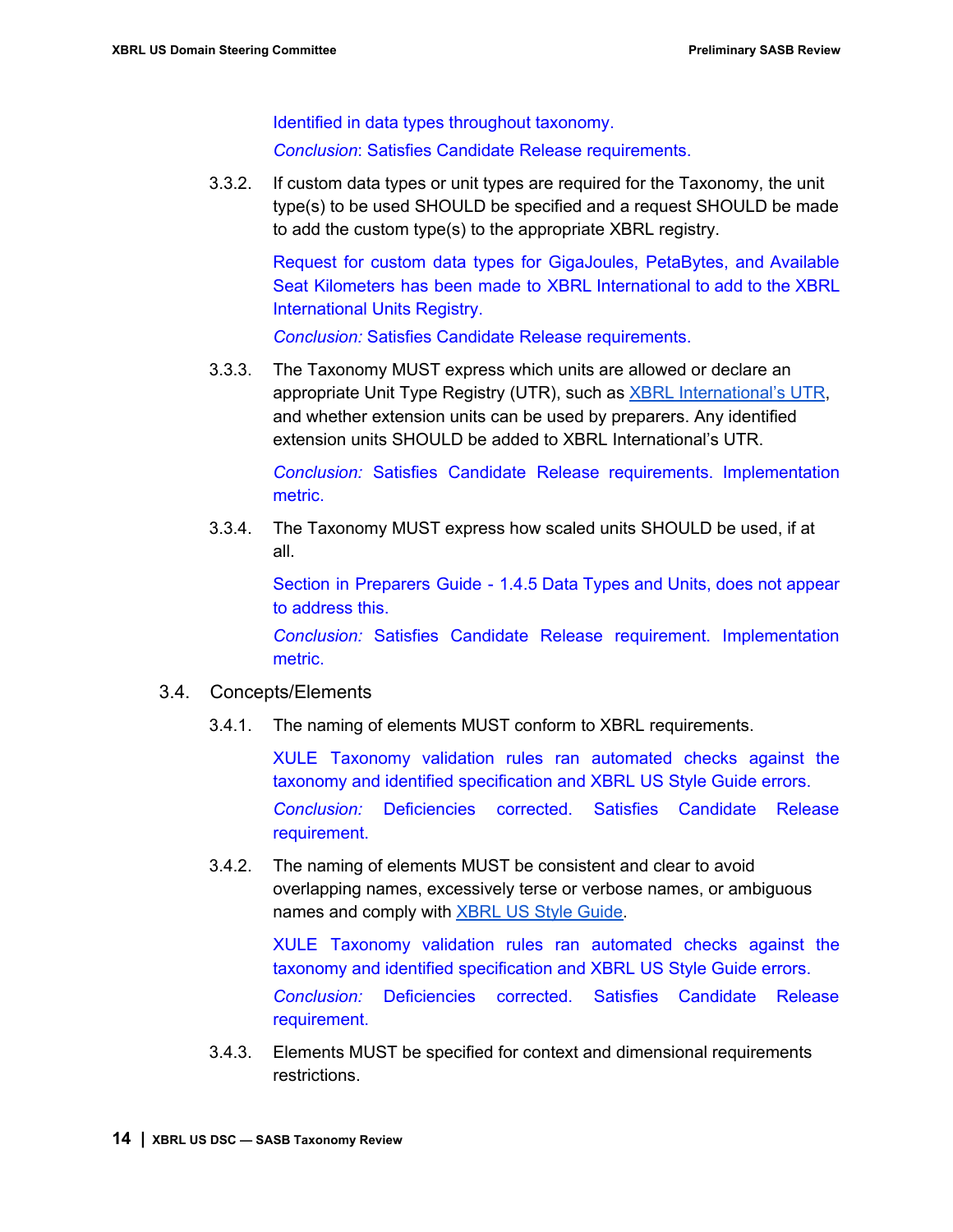*Conclusion:* Satisfies Candidate Release requirements.

3.4.4. The Taxonomy MUST define: (i) required and optional concepts; (ii) mutually dependent concepts; and, (iii) mutually exclusive concepts.

> *Conclusion:* Deficiencies corrected. Satisfies Candidate Release requirement. Implementation metric.

3.4.5. If Taxonomy extensions are allowed, Developer MUST specify guidelines, rules and the scope for creating extensions.

*Location:* See Preparer Guide section 1.4.3

*Conclusion:* Satisfies Candidate Release requirements. Implementation metric.

3.4.6. Each concept's properties MUST be defined to include: (i) the period/context type (relationship in time); and, (ii) any extra information such as balance types, if applicable. These SHOULD be in conformance with the Balance Type and Period Type Guide.

> *Location:* Identified in Taxonomy. *Conclusion:* Satisfies Candidate Release requirements.

- 3.5. Data (Facts)
	- 3.5.1. Each concept MUST use a defined data type included in the Taxonomy.

*Location:* Identified in Taxonomy.

*Conclusion:* Satisfies Candidate Release requirements.

3.5.2. Each numeric concept/fact SHOULD use a standard Unit Type from the XBRL International UTR. If a non-standard unit is necessary, the Taxonomy SHOULD clearly express the reasoning for the use of such a unit.

> *Location:* Identified in Taxonomy. *Conclusion:* Satisfies Candidate Release requirements.

3.5.3. Each concept SHOULD exist within the presentation or mathematical relationships of the Taxonomy.

*Location:* Identified in Taxonomy.

*Conclusion:* Satisfies Candidate Release requirements.

- 3.6. Labels and Label Roles
	- 3.6.1. The Taxonomy SHOULD only use XBRL International approved label roles.

*Location:* Identified in Taxonomy.

*Conclusion:* Satisfies Candidate Release requirements.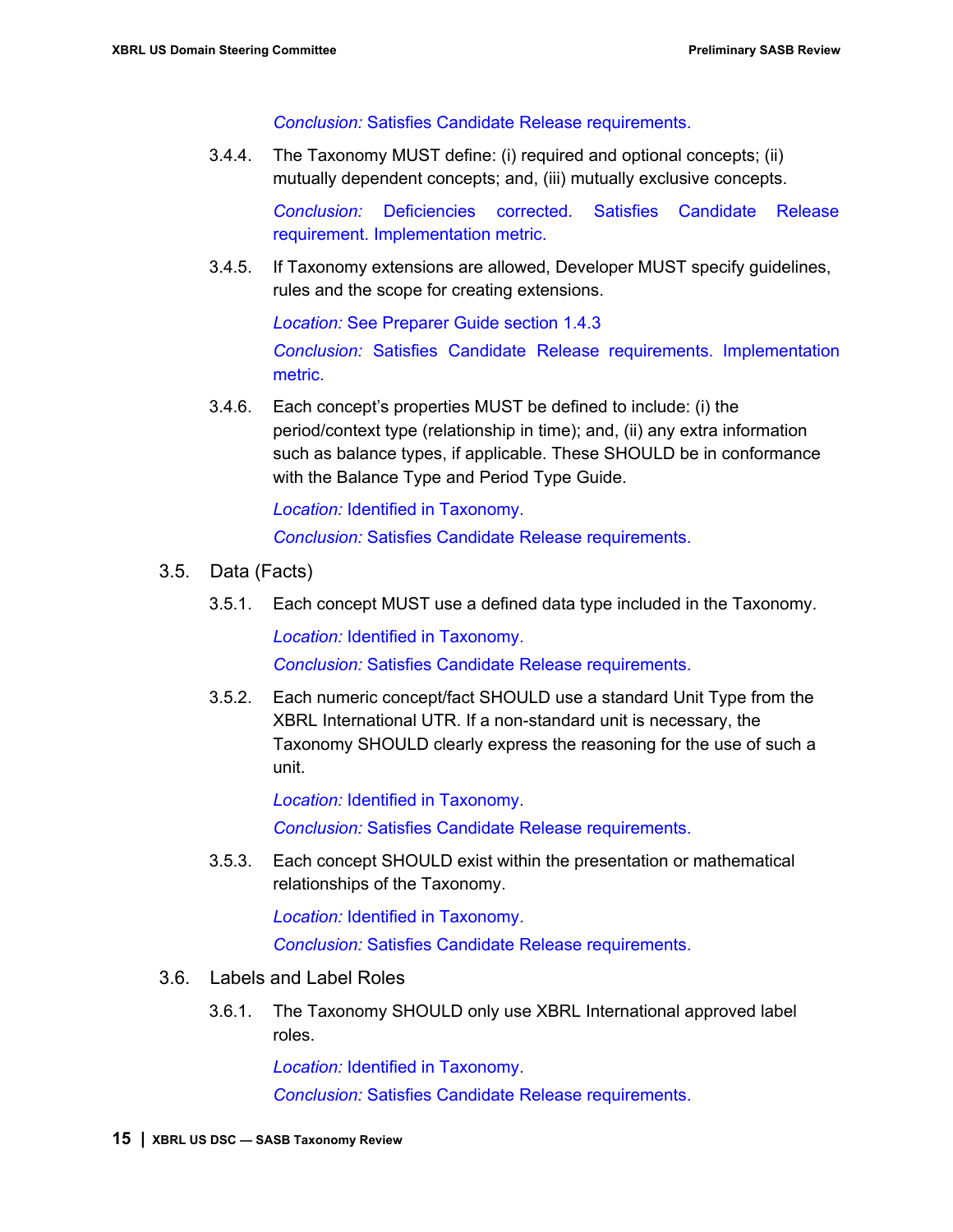3.6.2. The Taxonomy MUST provide for each concept an associated label for each applicable label role.

> *Location:* Certain concepts are missing documentation labels. *Conclusion:* Satisfies Candidate Release requirement.

3.6.3. The Taxonomy MUST express whether extension concepts require documentation and what that documentation SHOULD express.

> *Conclusion:* Satisfies Candidate Release requirements. Implementation metric. This should be in the Preparer's Guide on final implementation.

3.6.4. The Taxonomy MUST express whether each label role must be unique within an instance and the reasoning behind that choice.

> *Conclusion:* Deferred for Candidate Review. Some implementations require unique label text for specific roles.

#### 3.7. Presentations

3.7.1. The Taxonomy MUST define proper abstract usage and comply with the XBRL US Style Guide.

*Conclusion:* Satisfies Candidate Release requirements.

3.7.2. All elements included in the Taxonomy SHOULD be represented in a presentation linkbase.

*Conclusion:* Satisfies Candidate Release requirements.

3.7.3. Abstract items SHOULD be used to group elements together in logical groupings or headings.

*Conclusion:* Satisfies Candidate Release requirements.

3.7.4. Developer MUST define the purpose and scope of default presentations and ad hoc presentations.

*Conclusion:* Deferred for Candidate Review. May not be applicable.

3.7.5. Developer MUST define whether the concepts specified for use on a default presentation can also be used on other presentations for which the concept is not specified for use.

> *Conclusion:* Deferred for Candidate Review. Should be covered in Preparer's Guide.

3.7.6. The Taxonomy MUST define mandatory and optional presentations.

*Conclusion:* Satisfies Candidate Release requirement. Implementation metric.

3.7.7. The Taxonomy MUST define proper abstract usage.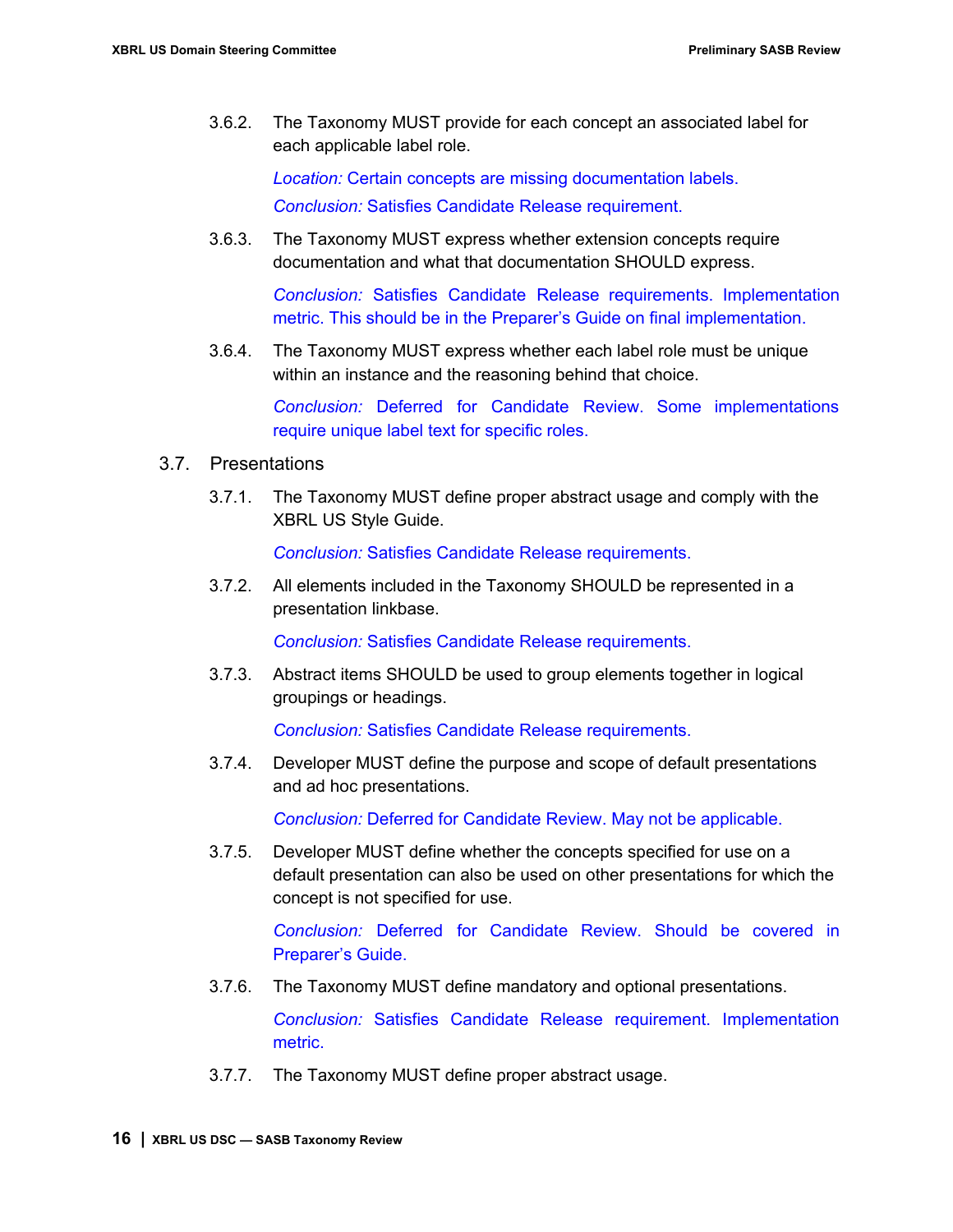*Conclusion:* Not evaluated at this time. Should be covered in Preparer's Guide when adding abstract extension concepts.

3.7.8. If extensions are allowed, the Taxonomy MUST require presentations to define relationships with other elements.

> *Conclusion:* Deferred for Candidate Review. Should be covered in Preparer's Guide.

3.7.9. The content generated from XBRL SHOULD match the existing system in structure and/or human readability.

Conclusion: Implementation issue. Should be covered in Preparer's Guide.

- 3.8. Mathematical Relationships
	- 3.8.1. The Taxonomy SHOULD express relationships between concepts as calculations or formulae as applicable.

*Conclusion:* Satisfies Candidate Release requirements.

#### 3.9. Normalization

3.9.1. Developer MUST define whether normalization of data is required for consumption and, if so, to the extent practicable, the method of normalization.

> *Conclusion:* Satisfies Candidate Release requirements. Implementation metric.

3.9.2. If normalization is required, Developer MUST address any potential issues. *Conclusion:* Satisfies Candidate Release requirements. Implementation metric.